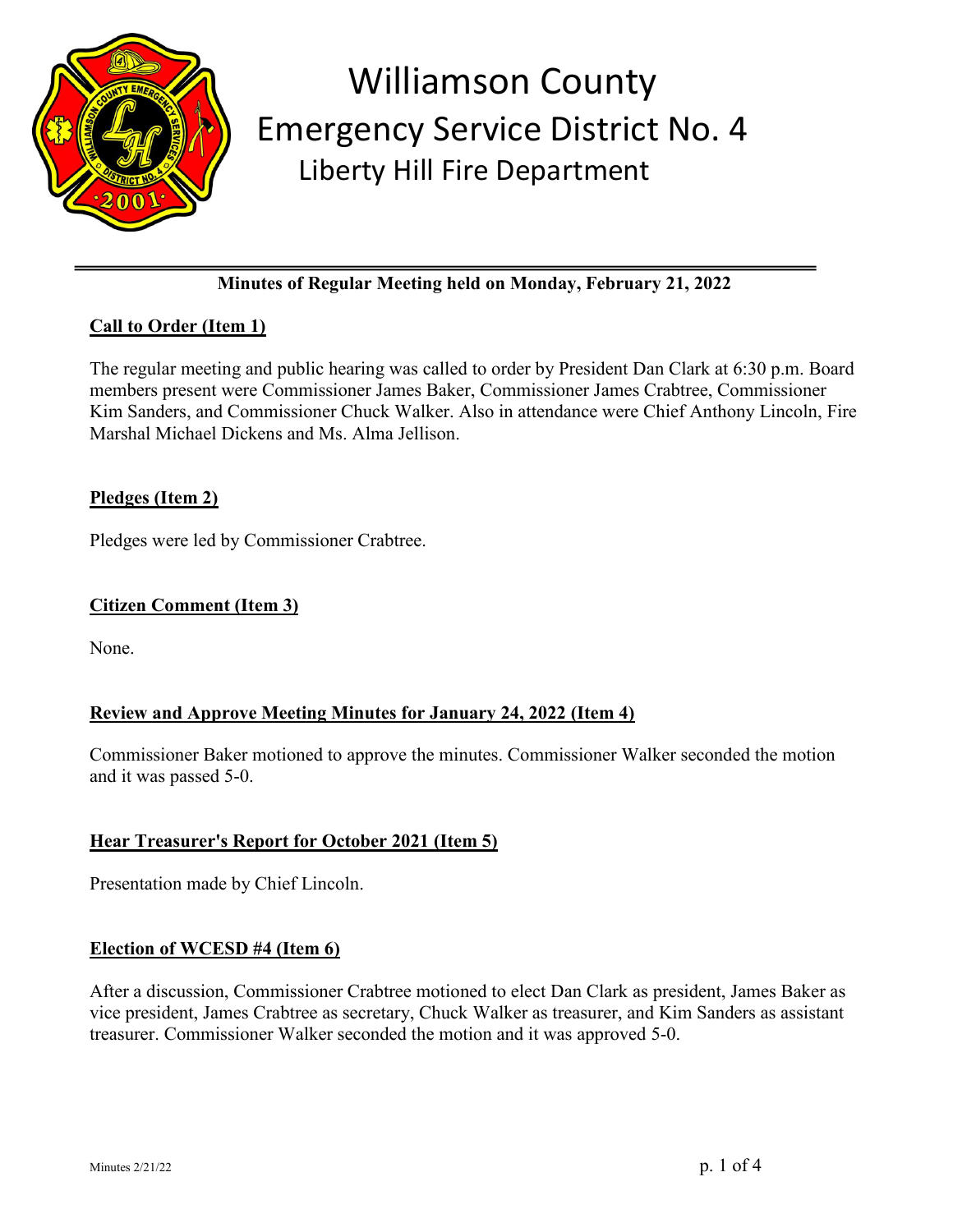

### **Discussion and Possible Action Authorizing the Update of Entity Authorization Resolution and Associated Signature Cards for all Accounts with First Texas Bank (Item 7)**

Commissioner Baker motioned to update the Corporate Authorization Resolution and Signature Cards with First Texas Bank with the seated board of commissioners and the elected officer positions as of the adjournment of the February 21, 2022 meeting as referenced in the minutes. Dan Clark – president, James Baker – vice president, James Crabtree – secretary, Chuck Walker – treasurer, Kim Sanders – assistant treasurer and removal of Keith Bright. Commissioner Crabtree seconded the motion and it was passed 5-0.

### **Discussion and Possible Action Authorizing the Update of Entity Authorization Resolution and Associated Signature Cards for all Accounts with R Bank (Item 8)**

Commissioner Crabtree motioned to update the Corporate Authorization Resolution and Signature Cards with R Bank with the seated board of commissioners and the elected officer positions as of the adjournment of the February 21, 2022 meeting as referenced in the minutes. Dan Clark – president, James Baker – vice president, James Crabtree – secretary, Chuck Walker – treasurer, Kim Sanders – assistant treasurer and removal of Keith Bright. Commissioner Baker seconded the motion and it was passed 5-0.

**Discussion and Take Action on Updating Annual Reports to Texas Comptroller Special Purpose District Financial and Tax Reporting Requirements; Updates to Website for SB 2 Compliance, and Texas Division of Emergency Management Reporting Requirements (Item 9)**

No action taken. For notification purposes only.

## **Discussion and Possible Action on Developing a Process and Cost to Allow Williamson County EMS to House an Ambulance in Fire Station #2 (Item 10)**

After a discussion, Commissioner Crabtree moved to notify WCEMS of WCESD No. 4's interest in allowing a joint use of Fire Station #2 with Williamson County compensating WCESD No. 4 with \$300,000 for use of the facility for EMS use and negotiate contracting to provide dispatch services to WCESD No. 4 for 10 years at no additional cost. Commissioner Walker seconded the motion and it was approved 5-0.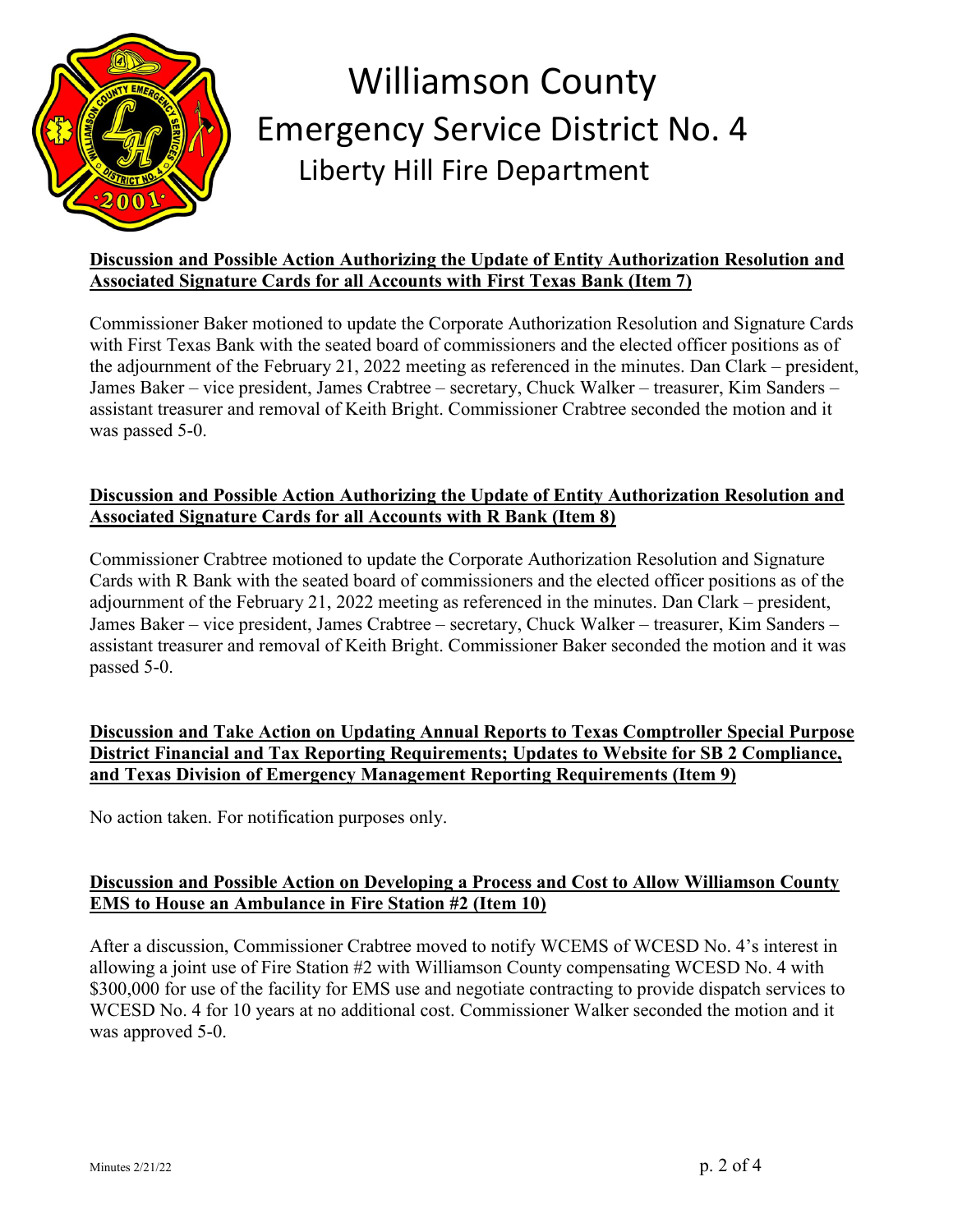

### **Discussion and Possible Action on Changes and Updates to the Fire Code and Associated Fee Schedules (Item 11)**

After a discussion, Commissioner Walker motioned to proceed with the process to adopt additional local amendments to the 2018 International Fire Code and update the fee schedule. Commissioner Baker seconded the motion and it was passed 5-0.

## **Discussion and Possible Action on Production Delays of Purchasing Apparatus, Vehicles Equipment, and Building Projects (Item 12)**

After a discussion, Commissioner Walker motioned to proceed with the purchases necessary to keep WCESD No. 4 on track for future projects and to build in timelines to projects that may be affected by delays. Commissioner Baker seconded the motion and it was passed 5-0.

# **Discussion and Possible Action on Purchasing of Property, Status of Design, Architectural and Engineering Work, Architectural and Engineering Consultants, and Construction on Fire Stations #3 and #4, and Associated Funding (Item 13)**

No action taken.

**Receive Monthly Report from the Fire Chief Regarding Emergency Operations, Response Times, Call Volume, Training, Management Activities, and Personnel and Consider Taking Related Action (Item 14)**

The report was given by Chief Lincoln. No action taken.

#### **Announcements (Item 15)**

The next regular meeting will be held at 6:30 p.m. on Monday, March 21, 2022.